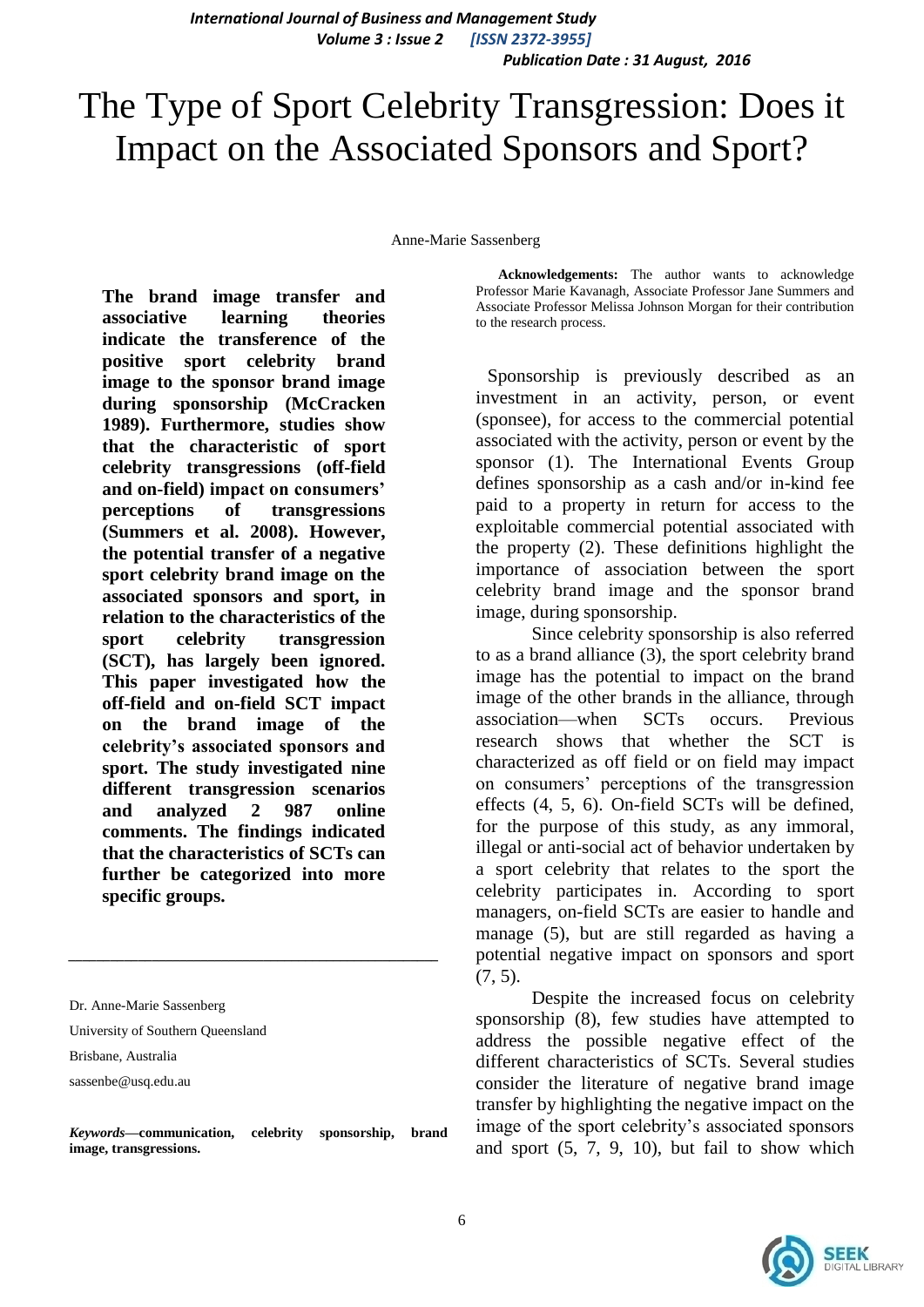*Publication Date : 31 August, 2016*

characteristic is responsible for the change in consumer attitudes.

Because the main aim of sponsorship is to seek improvement in consumers' response towards a brand (1), it is important to include consumers' perceptions when investigating the effects of SCTs. Therefore, this paper examines the relationships between consumer attitudes towards the brand image of the celebrity's associated sponsors and sport, following different characteristics of SCTs. A discussion on sponsorship mechanism that explains attitude change is first provided, followed by the verification of the relationships through online media data collection. Lastly, the findings are presented.

## **Literature Review***.*

Brand image transfer and balance theory are the mechanisms responsible for attitude change in sponsorship  $(11)$ .

#### *Brand image transfer theory*

Brand image transfer theory explains the transfer of positive brand images between the endorsed sponsee and the sponsor  $(10, 12, 13)$  this correlates with another study's (14) conceptualization of the sources of brand associations, which is explained in terms of associative learning theory.

The associative learning theory indicates the connectivity between the sponsee brand image and the sponsor brand image (14, 15). Therefore, it is possible that, during sport celebrity sponsorship, the sport celebrity brand image, the associated sponsor brand image, and the associated sport brand image, represent different nodes in the minds of the consumer. This connectivity between the associated brands ensure the spreading of information (15). It is, thus, possible that when an SCT impacts on the sport celebrity brand image, the SCT may have an accompanied attitude change towards the brand image of the celebrity's associated sport and sponsors.

## *Balance theory*

Several scholars investigate attitude change through balance theory (16, 17, 18). Balance theory states that consumers perceive elements in their environment as appearing in groups of three, in a triangular relationship among the three elements (20). In this triangular relationshipconsumers value harmony and balance

between the three elements in the relationship (21).

The consumer seeks a balance in relationships by adjusting the evaluation of the celebrity, or by reconsidering the attitude towards the sponsor (16). However, when the SCT has the ability to change consumers' attitudes towards one entity in the triad (such as the sport celebrity brand image), the attitudes in the triad can be further affected in order to seek balance relationships. The brand image transfer and balance theory indicate that when one brand transgressed, it can have an accompanied negative impact on the associated brands. However, no study that we are aware of has investigated the impact of the characteristics of an SCT on the other brands in the triad of relationships. Therefore, this paper suggests the following research questions:

*RQ1: What is the impact of the characteristics of an SCT on the brand image of the celebrity's associated sponsors?*

*RQ2: What is the impact of the characteristics of an SCT on the brand image of the celebrity's associated sport?*

## **Methods**

Online media data collection was conducted to investigate this study's research questions. This method was a convenient and cost effective method of research (22, 23) that further ensured broad connectivity and high accessibility (23). Online media data collection also experiences some disadvantages, such as the possibilities of multiple submissions; subject anonymity and data security (24, 23). In order to overcome his problem, this study discarded data of subjects that offered more than one comment. Subject anonymity and data security were not regarded as major disadvantages in this study, because subjects rarely identified themselves. In some instances, when names were used on the discussion boards, it was not included in the study.

The data collection processed consisted of the following six steps: 1) the selection of various SCTs; 2) the selection of online sites; 3) developing a contact summary sheet to capture the online media data; 4) testing the contact summary sheet; 5) uploading contact summary sheets on the NVivo software, and 6) recording of all sites used.

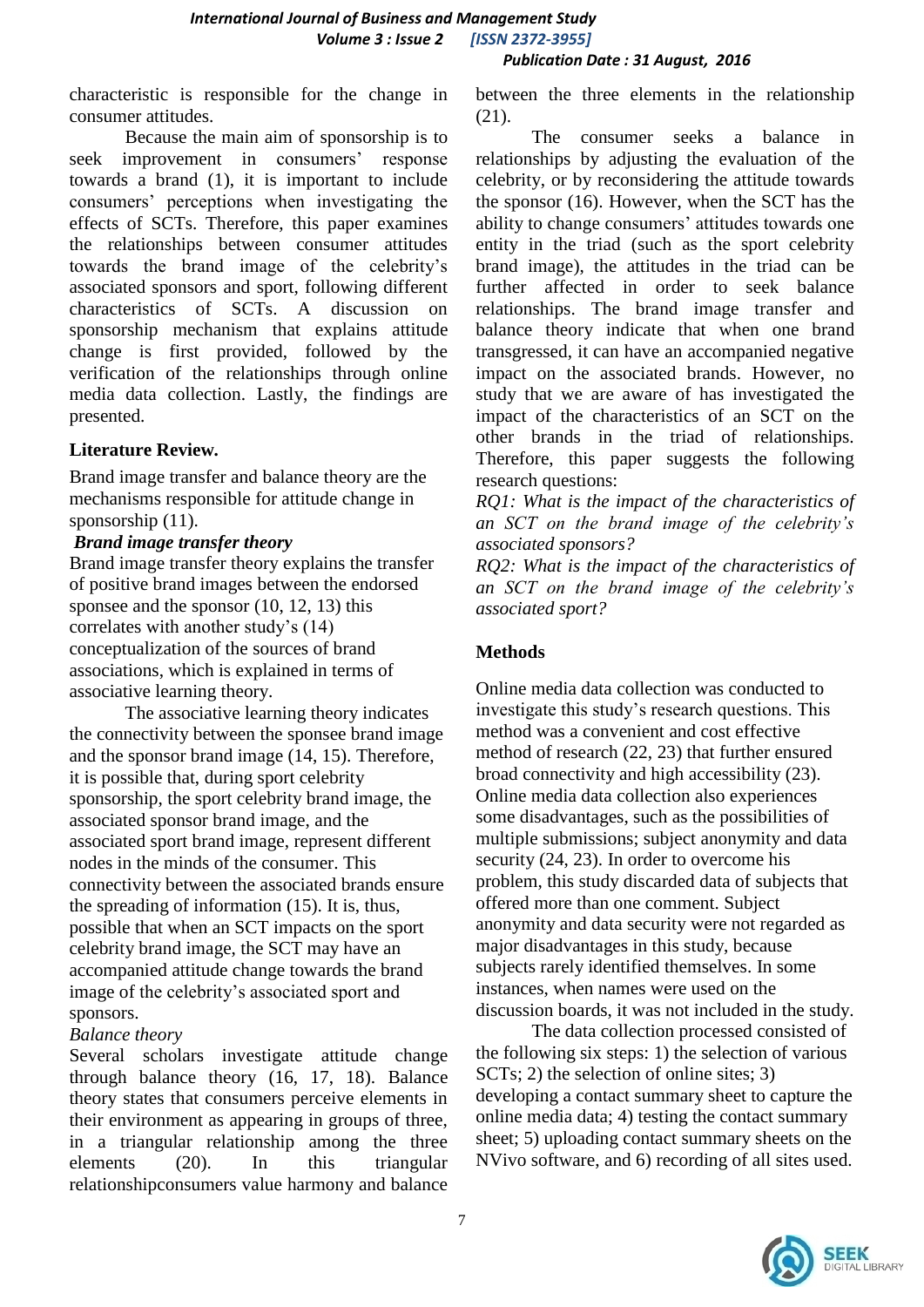The selection of various SCTs were based on: choosing real on-field SCT scenarios; SCTs that included different characteristics, and availability of consumers' comments on online media. Since online media sites were selected on search engines such as Google, the SCT scenarios depended on consumers' responses to online media.

In order to ensure the contact summary sheet was correct, and to confirm the themes developed for this study, the first case was manually analyzed. Following the manual analysis, the uploading of all contact summary sheets on NVivo software took place. NVivo analysis is a Qualitative Data Analysis Software (QDAS) and is widely used in social science research to facilitate the analysis of qualitative data (25).

In order to analyze, arrange, summarize and present the nominal data (26), each theme categorized according to the impact on the celebrity's associated sport and the impact on the associated sponsors. Evidence of transparency and consistency were accomplished in this study with the use of a pre-designed contact summary sheet to record all steps and dates followed in this study; and to summarize the lists of websites used. This consistency and transparency of data management helped to address the validity in the research program (27).

## **Findings**

The findings are presented according to the impact of SCTs on the sport celebrity's associated sponsors brand image, followed by the impact on the sport brand image.

*Impact on the Associated Sponsor Brand Image* Table 1 indicates the impact of SCTs on the sport celebrity's associated sponsor brand image.

**Table 1: Impact of the Characteristics of SCTs on the Sport Celebrity's Associated Sponsor Brand Image**

| <b>SCT</b><br><b>Characteristic</b> | No.<br><b>of</b><br>positive<br>comments | No.<br><b>of</b><br>negative<br>comments | <b>Total</b> |
|-------------------------------------|------------------------------------------|------------------------------------------|--------------|
| Off-field SCTs                      | 15                                       | 15                                       | 30           |
| On-field SCTs                       |                                          |                                          |              |
| <b>Total</b>                        | 15                                       | 15                                       | 30           |

From a total of 30 comments, related to the impact of SCTs on the sport celebrity's associated sponsor brand image, 15 comments were negative and 15 comments were positive. Table 1 shows the off-field SCTs were the only SCTs to have a negative impact on the celebrity's associated sponsor brand image.

When off-field SCTs occurred, consumer attitudes varied. There was a group of customers that indicated a negative attitude towards the sport celebrity's associated sponsor brand image, when off-field SCTs occurred. For example:

*"I for one am glad that people started to boycott Kellogg's for dropping him."* Another consumer indicated that they will change their behavior because of the off-field SCT. For example:

> *Don't buy Nike or Wilson. We as normal average everyday people need to take a stand toward this horrifying behavior."*

A consumer supporting the behavior changes indicating:

*"p.s. just threw away my Gillette razor."*

The findings, furthermore, indicated the same amount of positive consumer attitudes towards the sponsor brand image. Consumer indicated as follows:

> "*These sponsors are short-sighted, within a short period of time, this will all blow over and he will be back winning championships...then he will be laug\$\$\$hing."*

Based on these findings, this study suggests that on-field SCTs may not necessarily have a negative impact on the sport celebrity's associated sponsor brand image, while off-field SCTs may have a negative impact on the sport celebrity's associated sponsor brand image.

*Impact on the Associated Sport Brand Image*

Table 2 indicates the impact of the characteristics of SCTs on the sport celebrity's associated sport brand image.

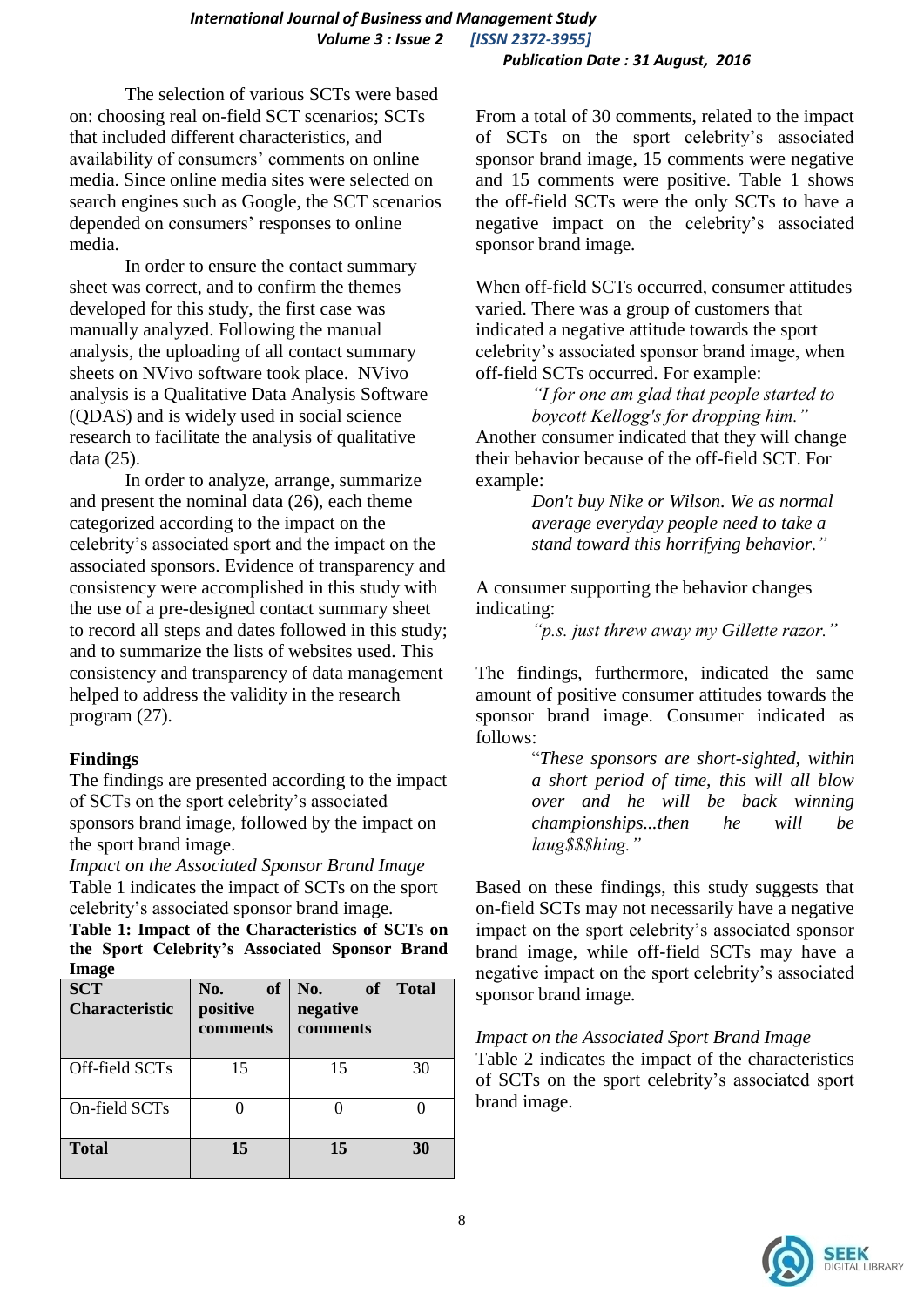| <b>Publication Date: 31 August, 2016</b> |  |
|------------------------------------------|--|
|------------------------------------------|--|

| Table 2: Impact of the Characteristic of SCTs on |  |  |
|--------------------------------------------------|--|--|
| the brand image of the associated sport          |  |  |

| <b>SCT</b><br><b>Characteris</b><br>tics | the brand midge of the associated sport<br>No. of<br>positive<br>comments | No. of<br>negative<br>comments | <b>Total</b> |
|------------------------------------------|---------------------------------------------------------------------------|--------------------------------|--------------|
| Off-field                                |                                                                           | 82                             | 89           |
| On-field                                 | 25                                                                        | 24                             | 49           |
| <b>Total</b>                             | 32                                                                        | 106                            | 138          |

From a total of 138 comments related to the impact of SCTs on the brand image of the associated sport, 106 comments were negative, and 32 comments were positive. Overall, the brand image of the associated sport was perceived as negative when an off-field SCT occurred, while more positive when an on-field SCT followed.

When on-field SCTs occurred, consumers indicated an overwhelmingly high number of positive comments. Consumers indicated they enjoy the SCT, for example:

*"Mate it's a brutal, physical game. It's blokes like you that try to soften the game, which nobody else wants."*

Another consumer suggested that the SCTs related and enjoyed more to men. For example:

> *"Rugby League is a game played by men. When the two best teams in the comp get together and produce the game of the season, the NRL lead by Gallop and other net ball supporters get upset when the tension spills over into a bit of biff."*

Furthermore, some consumer perceived the sport brand image as negative when on-field SCTs happened. For example:

> *Doping is a huge problem in cycling, but the assertion that a Tour stage (or even a complete Tour) is physically impossible without drugs is flat-out wrong.*

Another consumer also perceived the sport as negative when on-field SCTs occurred. For example:

> *Cycling needs to be removed from all sports websites. Yes, I know, most sports have their issues with PEDs, but not nearly in the scale as cycling.*

When off-field SCTs occurred consumers indicated a negative attitude towards the sport celebrity's sport brand image. For example:

> *Which goes to the main problem at West Coast - just like Hawthorn, there appears to be a serious drug abuse culture at this club (Ben Cousins)*

Consumers seemed to perceive the sport brand image as negative, because of the previous offfield SCTs incidents. For example:

> *"The culture of girl groupies and these drunk footy players has been with the NRL for many many years."*

A consumer linked the role model ability of the sport celebrity brand image with the impact on the sport brand image. For example:

> *"He is a bad role model and now the NRL need to clean up their act so we aren't subjected to these stories again! Other sports have great role models and you never hear of this stuff happening."*

Based on these findings, this study suggests that off-field SCTs have an overwhelmingly negative impact on the sport celebrity's associated sport brand image, while on-field SCTs have a more positive impact on the sport celebrity's associated sport brand image.

## *References*

- (1) D.Z. Basil and P.M. Herr, "Attitudinal balance and caused related marketing: An empirical application of balance theory", Journal of Consumer Psychology, 16, vol. 4, 2006, pp. 391-403.
- (2) M.H. Birnbaum, "Human Research and Data Collection via the Internet", Annual Review Psychology, vol.55, 2004, pp. 803-832.
- (3) J. Crimmins, and M. Horn, "Sponsorship: From management ego trip to marketing success", Journal of Advertising Research, vol. July/August, 1996, pp. 11-21.
- (4) A. Dean and J. Sharp, "Getting the most from NUD\*IST/NVivo", The Electronic Journal of Business Research, available online at www.ejbrm.com, 4, vol. 1, 2006, pp. 11-22.
- (5) D.H. Dean, "Brand endorsement, popularity, and event sponsorship as advertising cues affecting consumer pre-purchase attitudes", Journal of Advertising, 28, vol. 3, 1999, pp. 1-12.
- (6) D.H. Dean, "Associating the corporation with a charitable event through sponsorship", Journal of Advertising, 31, vol. 4, 2002, pp. 77-87.
- (7) N.K. Denzin and Y. Lincoln Y., "Handbook of qualitative research', Thousand Oaks California: Sage Publications, 1994.